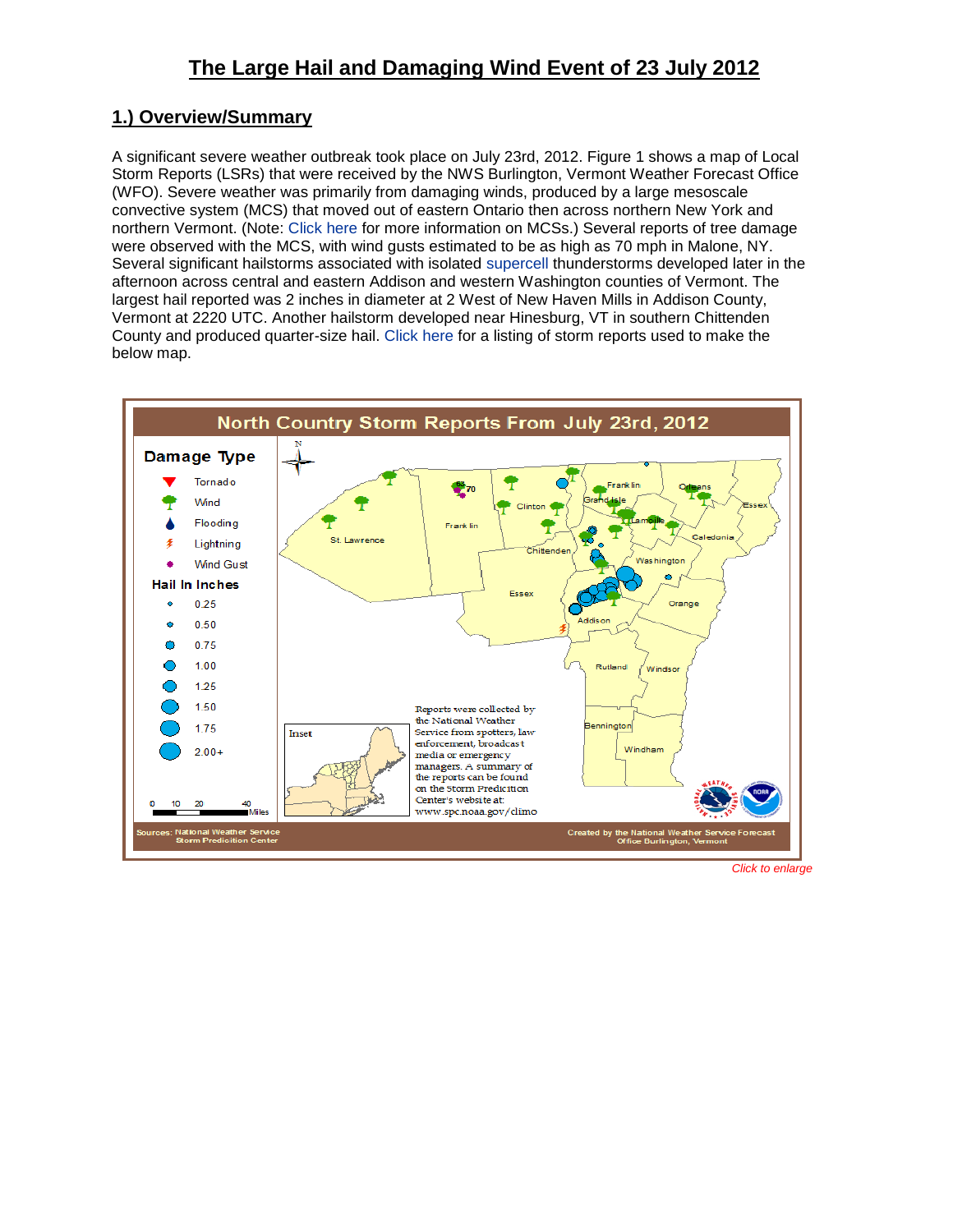## **2.) Storm Prediction Center Outlook Information**

*Click to enlarge*

*Click to enlarge*

*Click to enlarge*

Figure 2 shows the Storm Prediction Center (SPC) day 1 categorical outlook (bottom left image), day 1 wind/hail probabilistic outlooks (middle two images), SPC day 1 outlook, and preliminary verification reports from 1300 UTC on 23 July to 1200 UTC on 24 July 2012. [Click](http://www.weather.gov/media/btv/events/23July2012/SWODY1.pdf)  [here](http://www.weather.gov/media/btv/events/23July2012/SWODY1.pdf) for the 1300 UTC convective outlook text product. From the image you can see our entire county warning area was in slight risk for severe thunderstorms, with the greatest threat being damaging winds. From SPC, a slight risk implies well-organized severe thunderstorms are expected, but in small numbers and/or low coverage. Depending on the size of the area,



approximately 5-25 reports of 1 inch or larger hail, and/or 5-25 wind events, and/or 1-5 tornadoes would be possible. The probabilistic wind forecast from SPC, showed a 30% chance of severe thunderstorm winds within 25 miles of a given point during the outlook period across portions of western New York and northwestern Vermont. The slight risk area verified very well across the Mid-Atlantic States into the Northeast, given the severe weather reports plotted in figure 2(lower right).

### **3.) Pre-storm Environment**

Figure 3 shows the 500 hPa (20,000 feet above the ground level) upper air analysis on 23 July 2012 at 00 UTC. A potent short wave trough was moving across the forecast area, along with a ribbon of enhanced wind speeds. This short wave helped to produce large scale lift for thunderstorm development, while the stronger winds aloft helped in the organization of storms and provided the severe weather wind threat across the forecast area.

The 500 hPA winds across the Ohio Valley into central New York were between 35 and 45 knots and with a good upper level divergent pattern in the height fields promoted deep vertical lift for thunderstorm development.

The 1600 UTC July 23rd rawinsonde observation at Albany, NY (Figure 4) shows high instability, and moderate deep-layer shear, due to the development of a strong mid-level jet from central New York into the Great Lakes (as shown in the previous section). The combination of surface temperatures in the lower 80s and dewpoints in the upper 60s to near 70°F, created surfacebased convective available potential energy (CAPE) values of 3287 J/kg and a lifted index (LI) of -8C (Celsius). CAPE values greater than 1500 J/kg, suggest a moderately unstable environment, favorable for thunderstorm development. The large CAPE profile and very



high equilibrium levels (41,000 feet) indicated thunderstorm tops would extend to 40,000 to 45,000 feet into the atmosphere, and be capable of producing severe winds or large hail, along with very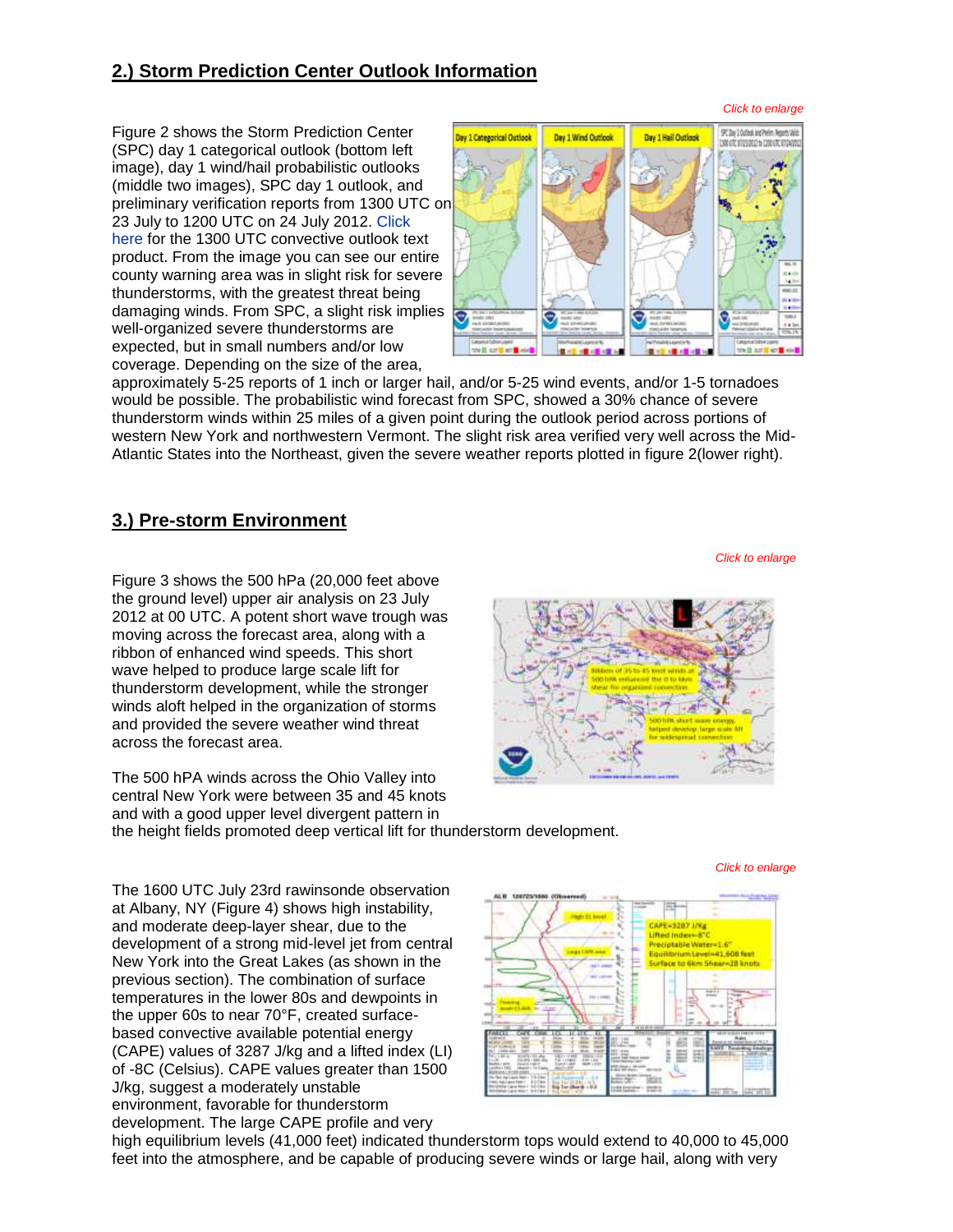heavy rainfall. The equilibrium level is the level at which the rising parcel equals the actual air temperature at that given height, and results in the rising parcel now becoming stable; it no longer accelerates upward.

The Albany sounding also showed surface to 6-km shear of 28 knots. This shear increased through the day, as the embedded mid-level jet approached the forecast area. Thunderstorms tend to become more organized and persistent as vertical shear increases. Supercells and organized convection, such as squall lines and derechos are commonly associated with vertical shear values of 30 to 40 knots and greater through this depth, which developed across our region as jet stream winds aloft increased.

Finally, the 1600 UTC Albany sounding showed precipitable water value of 1.60 inches, which suggests the potential for thunderstorms to produce very heavy rainfall. Precipitable water is the depth of the amount of water in a column of the atmosphere if all the water in that column were precipitated as rain. Values greater than 1.2 inches, suggests a greater potential for heavy rainfall, especially during the summertime.

Figure 5 shows Rapid Refresh (RAP) analysis of CAPE and 0 to 6 km shear from SPC on 23 July 2012 at 2000 UTC. As the mid-level jet approached the region the deep layer shear increased between 30 and 40 knots, while CAPE values ranged between 1800 and 2500 J/kg across most of northern New York and Vermont.

This pre-storm environment was conducive for well-organized and persistent convection to develop, capable of producing damaging winds and large hail. Also, from figure 5, you can see the Convective Inhibition (blue shaded areas)



decreased significantly as surface temperatures warmed into the 80s.

#### **4.) Storm Prediction Center Mesoscale Graphic and Watch Box Information**

Figure 6 shows the SPC mesoscale graphic, highlighting the region for a potential severe thunderstorms (bottom left) and the actual severe thunderstorm watch box (bottom right). [Click here](http://www.weather.gov/media/btv/events/23July2012/SWOMCD.pdf) for the mesoscale text discussion.

From the bottom left image at 1600 UTC, you can see how the instability and shear parameters were increasing to create an environment favorable for severe thunderstorms capable of damaging wind and large hail. The severe thunderstorm watch box extended from northeast Pennsylvania through most of



eastern/northern New York, and included all of Vermont and was valid from 1725 UTC on July 23rd to 0300 UTC on July 24th.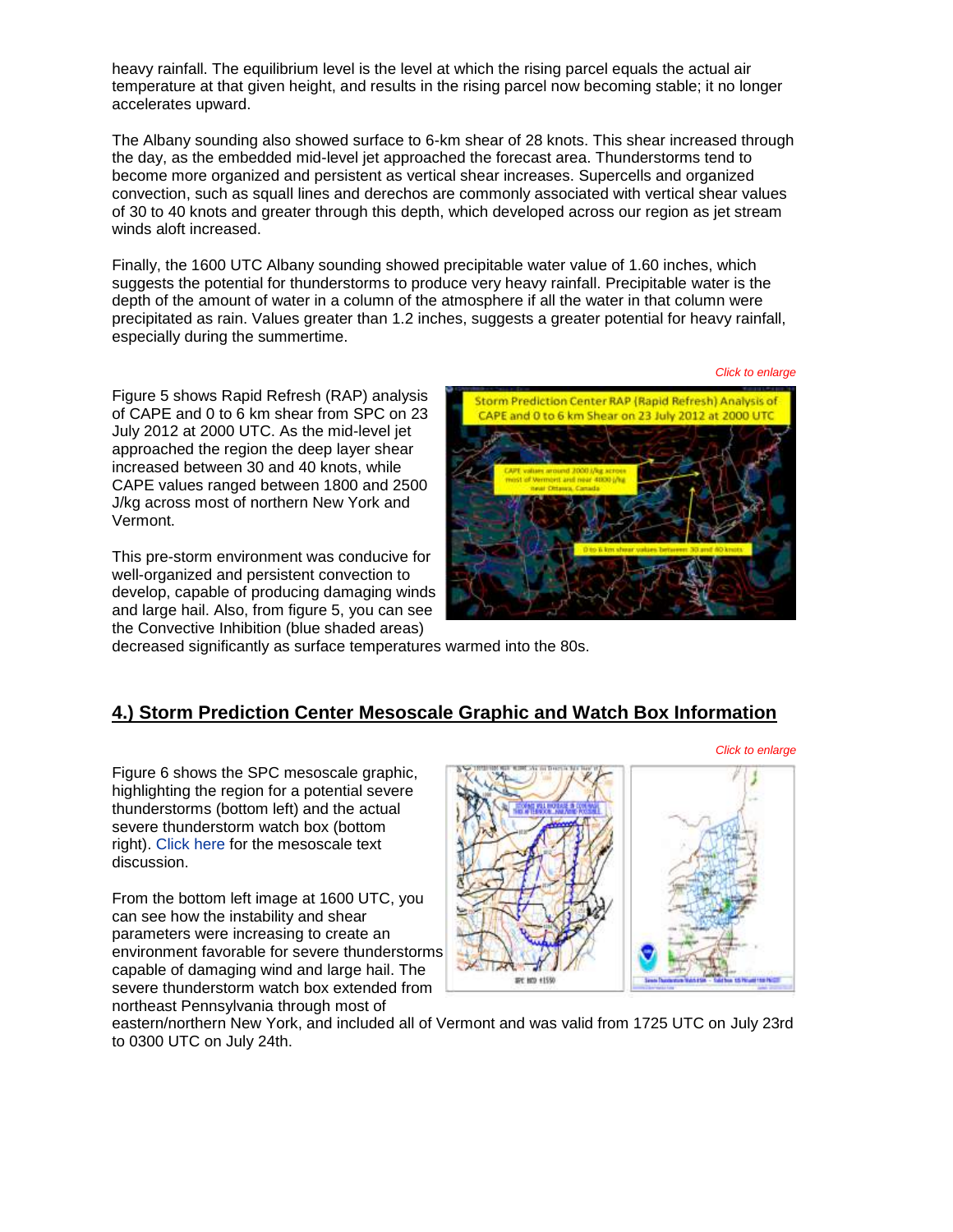### **5.) Radar Summary**

Figure 7 shows the 0.5° base reflectivity from the Albany, NY WSR-88D Doppler Radar (KENX) at 2228 UTC on July 23rd, 2012. It should be noted both KTYX and KCXX radars were unavailable during this event. KTYX had a communication problem, while KCXX was being upgraded to dual polarization technology. The three storms of interest, which produced the most significant severe weather, are highlighted in the figure 7. At this time, the mesoscale convective system known as a bow echo is shown moving across Grand Isle County in Vermont and extreme eastern Clinton County in New York. [Click here](http://en.wikipedia.org/wiki/Bow_echo) for more information on a



bow echo. Several intense reflectivity cores were embedded within the bow echo complex. Immediately behind the apex of the bow, low reflectivity values were evident, which suggests the presence of a strong descending rear-inflow jet. This jet helped produce the numerous reports of tree damage and estimated wind gusts approaching 70 mph across Franklin County in New York. The two storms that will be looked at more closely are the two isolated supercells across southeastern Chittenden County and in eastern Addison County. Both supercells produced large hail of at least quarter size, though the southern supercell in Addison County produced up to 2" hail in the New Haven Mills, VT area, with multiple reports of ping-pong ball or larger size hailstones as it continued across eastern Addison and into western Washington County.

Figure 8 shows KENX reflectivity cross section of a supercell thunderstorm across Western Addison County near Bridport, Vermont on 23 July 2012 at 2149 UTC. This supercell thunderstorm had a 50 dBZ reflectivity core up to 35,000 feet above ground and a 60 dBZ reflectivity return to 21,000 feet above ground level.

These strong reflectivity returns above the freezing level and -20°C isotherm, along with a three body scatter spike (TBSS), suggested the potential for large hail. At 2154 UTC on 23 July 2012, 1.25" diameter hail was observed in



Bridport, Vermont. With a storm top to 50,000 feet or over 9 miles tall in the atmosphere, very heavy rainfall was possible with this storm. A storm spotter in Bridport, Vermont reported 1.10" in less than one hour.

Figure 9 shows the KENX radar hail estimation product (lower left), echo top (middle), and Vertically Integrated Liquid (VIL) (lower right) at 2223 UTC on 23 July 2012. The KENX radar located near Albany, New York suggested maximum hail size of 2.0"was possible with echo tops around 50,000 feet above the ground. This showed the supercell thunderstorms extended almost 10 miles into the atmosphere and were capable of large hail and very heavy rainfall. Figure 9 shows the KENX Vertical Integrated Liquid (VIL) at 2224 UTC on 23 July 2012 to be between 60 and 65 kg/m2 near Hinesburg and Bristol, Vermont. VIL is an estimate of the total



*Click to enlarge*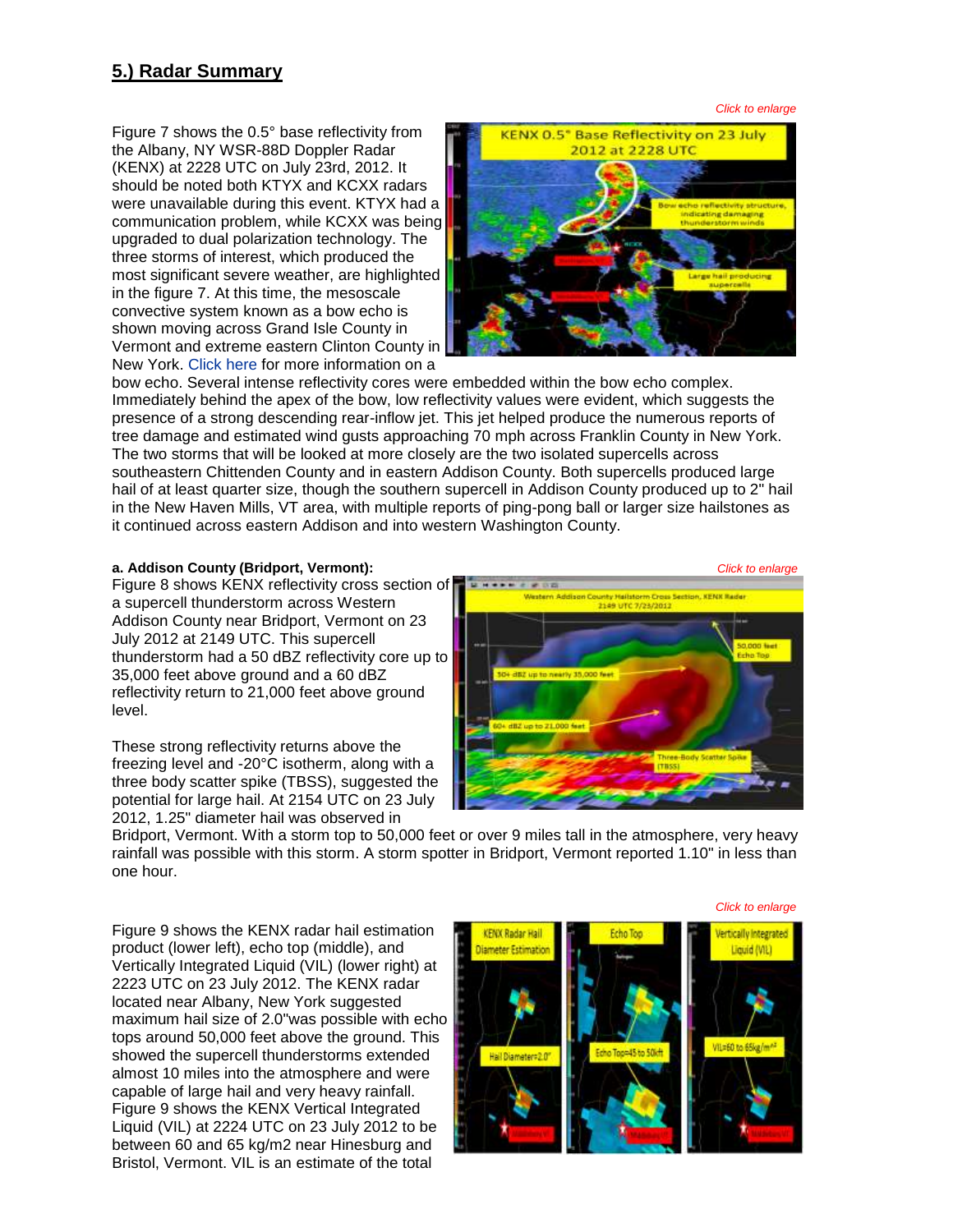mass of precipitation in the clouds. The measurement is obtained by observing the reflectivity of the air as obtained by radar. This measurement is usually used to determine the size of hail, the potential amount of rain under a thunderstorm, and the potential downdraft strength when combined with the height of the echo tops. When VIL values quickly fall, it may mean that a damaging downburst wind is imminent, resulting in the weakening of the storm's updraft and the storms inability to hold the copious amounts of moisture/hail within the storm's structure. These VIL (pink/purple color) values between 60 and 65 kg/m2 near Hinesburg and Bristol, indicates a very well developed updraft, capable of producing large hail and damaging winds. When the storm collapsed and weakened near Fayston and Waitsfield Vermont, 1.75" diameter hail reported at 2246 UTC on 23 July 2012. These two supercells continued to produce severe weather reports across central Vermont, before slowly weakening across the Connecticut River Valley.

Figure 10 below shows KENX reflectivity cross section of a supercell near Hinesburg, Vermont on 23 July 2012 at 2224 UTC. This supercell thunderstorm had a 50 dBZ reflectivity core up to 31,000 feet above ground and a 60 dBZ reflectivity return to 24,000 feet above ground level. These strong reflectivity returns above the freezing level and -20°C isotherm, suggested the potential for large hail.

At 2227 UTC on 23 July 2012, 1.00" diameter hail was observed near Hinesburg and 1.50" diameter hail occurred in South Starksboro, Vermont at 2235 UTC. With a storm top to



MODA / National Heather Service Barileston, Varsont

53,000 feet, very heavy rainfall up to 3.0" occurred in Huntington and 2.57" in Waitsfield, Vermont. [Click here](http://www.weather.gov/media/btv/events/23July2012/Precip.pdf) for a complete listing of 24 hour rainfall totals across the North Country.



*Click to enlarge*

Figure 11 below shows the 24 hour accumulated rainfall across northern New York and Vermont from 1100 UTC on 23 July to 1100 UTC on 24 July 2012. This clearly highlights the track of the the supercell thunderstorms and the associated significant rainfall. Given the recent dry spell, no flash flooding was observed with event.



The severe weather event on July 23rd, 2012 was significant, producing a variety of storm modes. The storm modes included a bow echo MCS associated with numerous reports of damaging wind gusts in excess of 60 mph across northern New York and northern Vermont and two isolated supercells which produced large hailstones across southern Chittenden, Addison, and western Washington counties. In addition, rainfall amounts of up 3.0 inches occurred with these supercell thunderstorms across central Vermont during this event, but no flash flooding was observed.